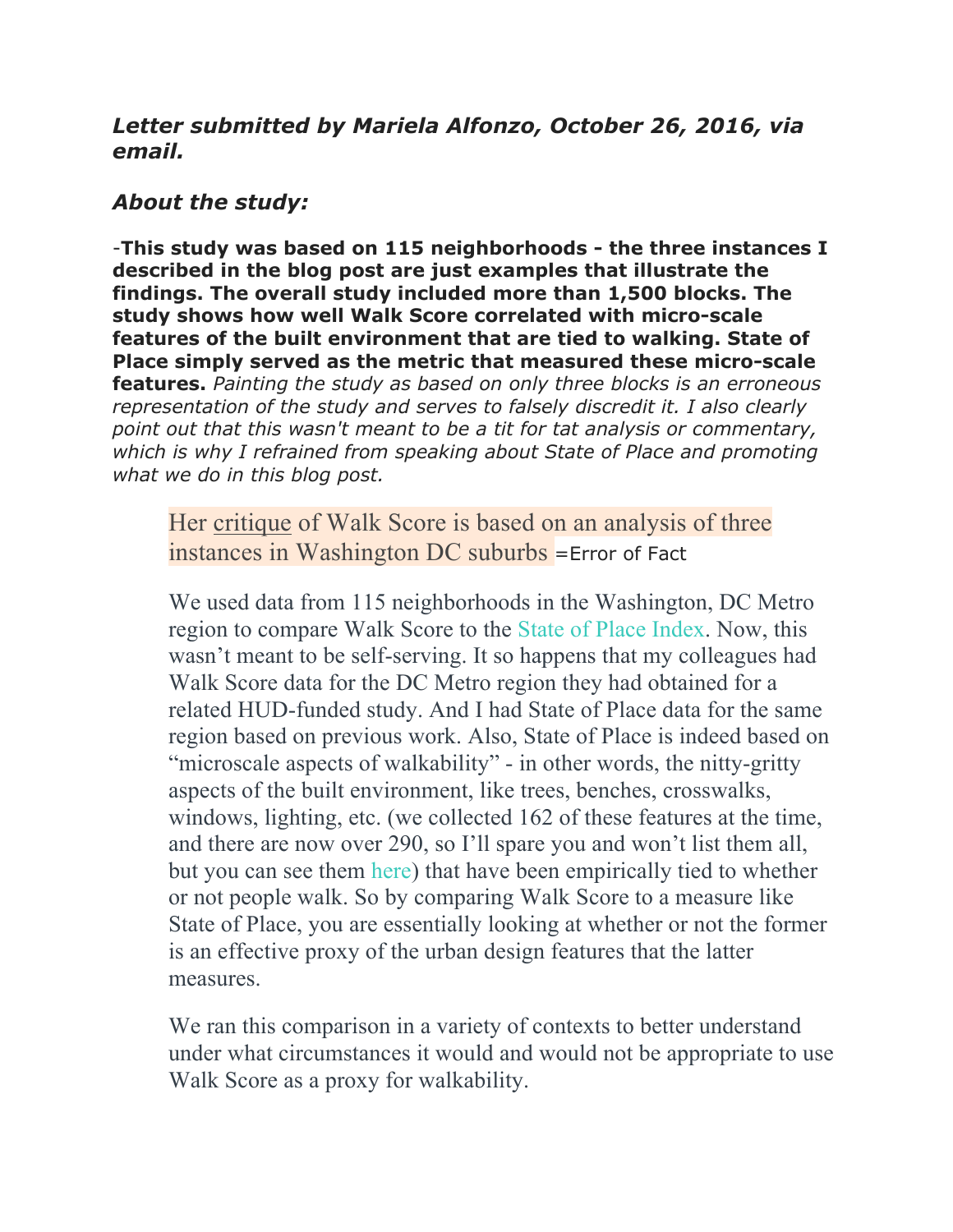*You can see that we are evaluating how well Walk Score, which is a measure of access to (and quality of) destinations, correlates with micro-scale measures of walkability (which it does not measure). So effectively, we are asking when is it OK to use Walk Score as a shortcut proxy for walkability.*

- **We find that Walk Score overestimates the walkability of lowincome areas - this is a matter of fact based on sound statistical analyses. This finding is indeed problematic, especially when Walk Score is used as a metric by which to evaluate publicly subsidized projects. Additionally, the fact that Walk Score fails to serve as a good proxy for the micro-scale built environment features known to impact actual walking decisions in these contexts is also at issue.** *Practitioners and researchers who use this metric should be aware of this important finding.*

She argues that its "irresponsible and potentially discriminating" to use Walk Score "to make planning, private investment or public funding or policy decisions." *This is an important misrepresentation of*  fact. This is only the case if you are using it in the context of low income or *low accessibility places.* 

- **The purpose of this blogpost was to bring attention to these findings, given most people don't have access to this study, not to baselessly critique Walk Score.** *In fact, in the blogpost, we acknowledge Walk Score's contribution not just for being upfront, but also for putting walkability on the map - our words overwhelmingly echo yours in that regard. Again, as I mentioned, I intentionally refrained from talking about State of Place and what we offer (putting up solely a link to another page in our website) so as to not come across as us vs. them with respect to the outcomes of this study.*

## Your post:

To their credit, Matt Lerner and the team at Walk Score have always been utterly open and transparent about the limits of their data and algorithms, and have made changes to address those concerns (substituting street-smart distance measures for straight line calculations, for example). As a result of these steady improvements and despite its limitations, Walk Score has done more to advance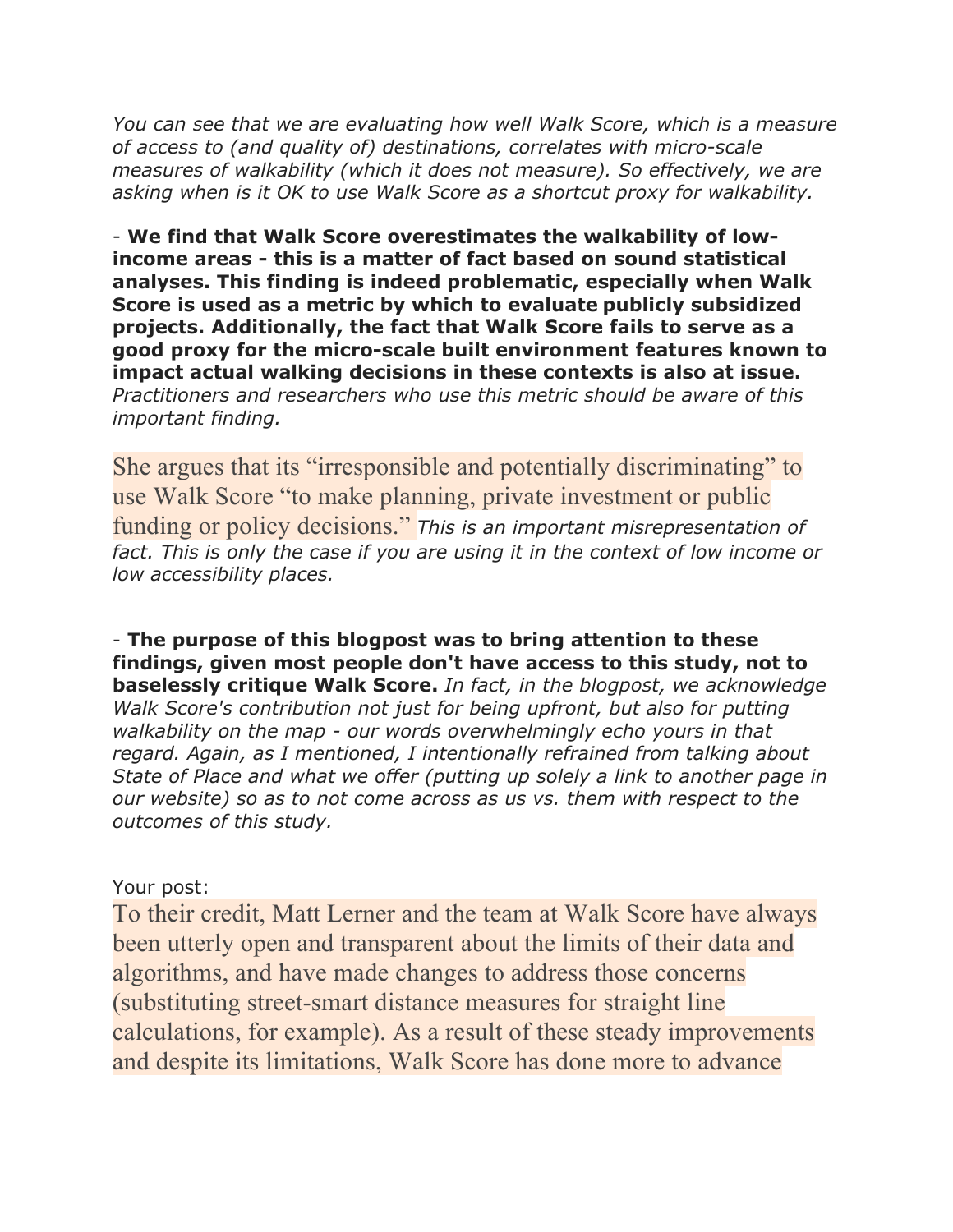interest in and awareness of walkability than any–and perhaps all–of the academic research on the subject.

vs.

our Post

(nearly identical)

I admit, I was a bit starstruck. Here was this guy who had managed to put walkability on the map (literally!) after countless academic papers showing the health, environmental and even economic benefits of walkable neighborhoods had failed to really move the needle

Of course, we also discussed Walk Score's limitations - something that to their credit, they've always been very upfront about. I mean, to hear Matt tell it, this was originally about using tech to do something cool with maps. They certainly fulfilled and surpassed that goal - walkability is now a major shoe company's tagline! But while Matt and the Walk Score guys have clearly laid out their methodology and its limits are clear

#### **-We take issue with various misrepresentations of myself, our study, and the blog post, given the errors of fact cited herein.** *My*

*commitment to making places better harkens back over 20 years, to when I was a car-less teenager in the suburbs of Miami, intimately getting to know the power of place, or lack thereof. My work has focused heavily on metrics and quantifying the value of urban design and place as it relates to health, social outcomes, and economics, all with the aim of providing evidencebased practice and policy recommendations. As an academic entrepreneur, I have taken the path less traveled, and made serious economic and career sacrifices, to do so. It is not only unfair and unwarranted to paint me and my company in the disparaging light (noted in the attached document), it is also deeply offensive and saddening to me. (Detailed examples illustrating this are outlined in the attached document).*

They're real models of how to move markets and do good. *Low (unjustified) blow to me and my company.*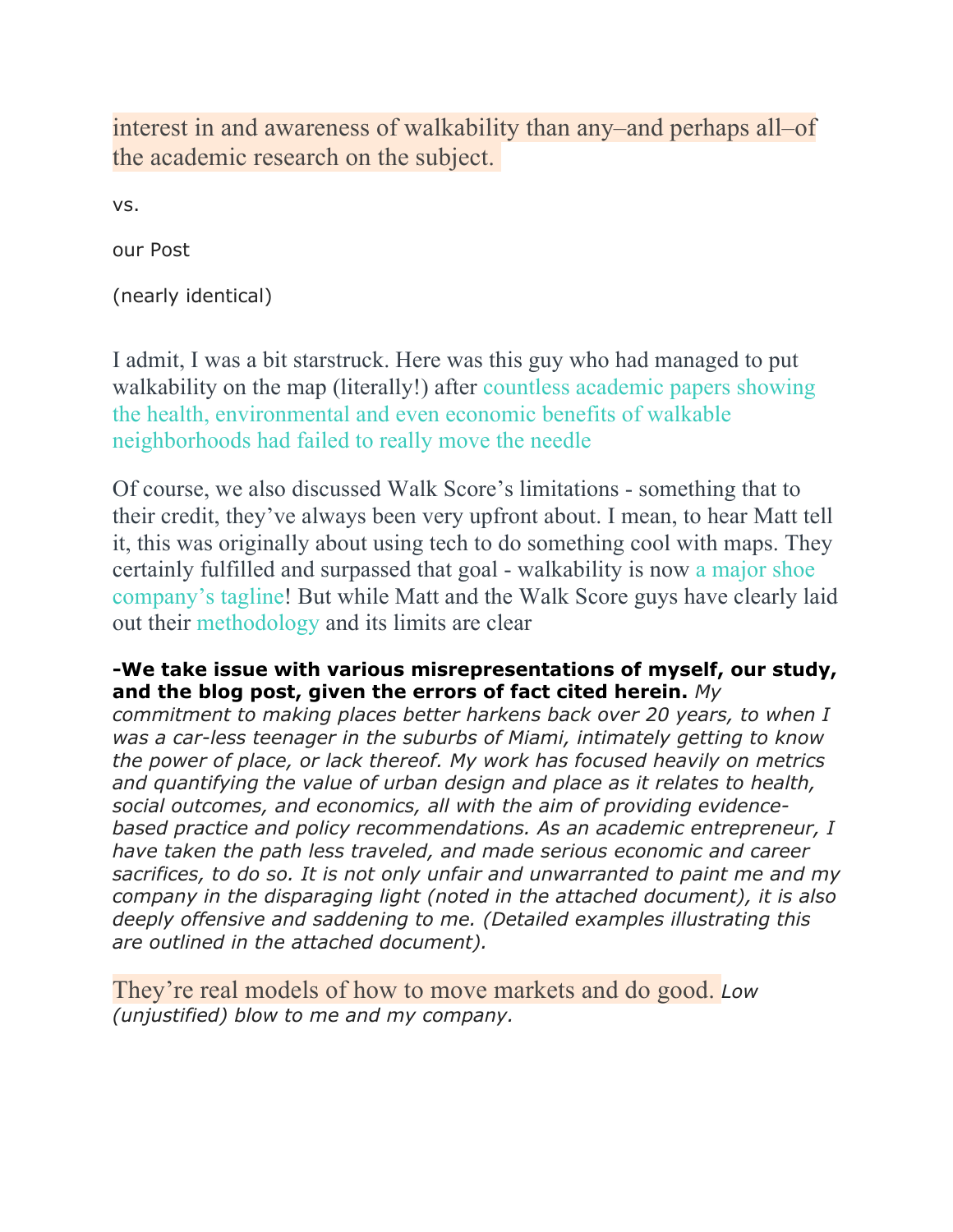Rather than a tendentious critique of Walk Score: *Given the erroneous error made about the basis of this study, this is an inappropriate way to describe our study and blog post.*

Walk Score is a terrific resource than provides a foundation for understanding and promoting walkability as a public policy objective: *We say this.*

If you're really a passionate supporter of walkability, you ought to celebrate that accomplishment and build on it, *We are and do.*

than taking needless and poorly grounded swipes at its limitations *Again, given that the erroneous assumption that the study was based on three blocks, this criticism of our study and blog post is unwarranted.*

Its poor form in any business to get ahead by bad-mouthing your competitors *We do no such thing, especially given the examples in which I praise Walk Score as I have outlined herein*

Its even worse in this situation, when over-the-top claims about Walk Score being "irresponsible" actually undercut a shared common interest in promoting greater awareness of and knowledge about walkability. *We did not paint Walk Score as irresponsible; we merely said that using Walk Score in certain contexts without taking into account these newly revealed findings would be irresponsible. And that is a matter of fact given our findings. Again, given the erroneous assumption made at the beginning of the article – that our study was based on three blocks – this conclusion of "over the top" is out of bounds.* 

needlessly tearing down *We simply just do not do this, considering the seriousness of the findings and the sound methodology and research design on which they were based.*

## *About my company:*

-**State of Place is not a consulting company; we are a predictive urban data analytics software that ties a robust measure of walkability and quality of place to economic value. In fact, we were**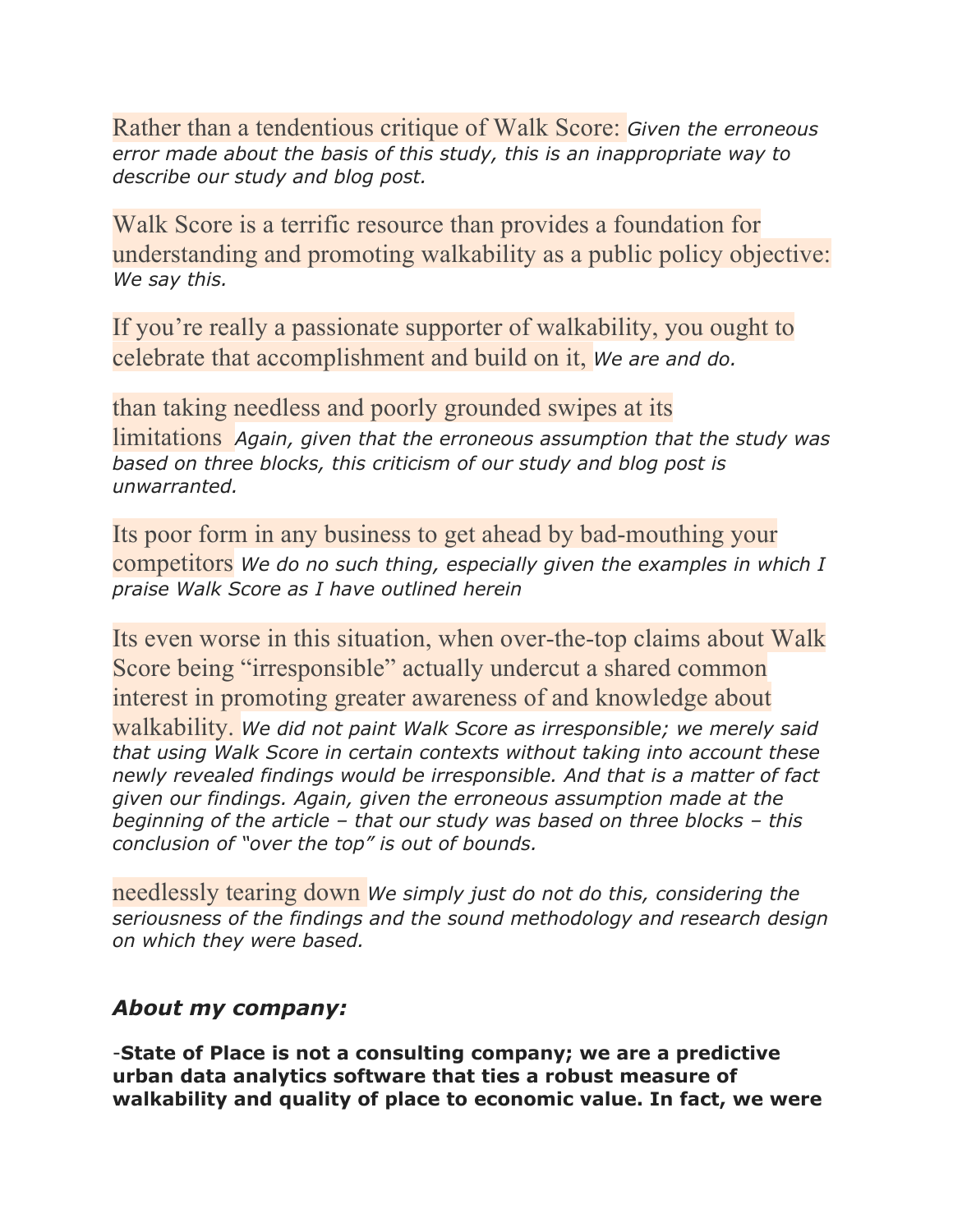**funded by NSF's Small Business Innovation and Research grant program early this year, a highly competitive grant program that places a heavy emphasis on funding companies with a high social impact, which we are very much committed to.**

# launched a consulting firm – "State of Place — **Error of fact**

-**Walk Score and State of Place serve different purposes. We are not in the business of providing walkability metrics. Our software provides data and analytics to help cities (and developers) make the (economic) case for better places. Specifically, our software provides the following features/benefits:**

- **State of Place Index and Profile: An overall quality of place/walkability score that is then broken down into ten urban design dimensions empirically linked to whether or not people make the decision to walk, identifying a place's built environment assets and needs;** *This helps our users understand why they scored the way they did, something Walk Score does not do. Even if Walk Score did help users understand how to get from 40 to 60, those recommendations would be limited to access to (and to some extent, quality of) destinations, which is, of course, part of the equation, but limited in its utility.*
- **Prioritization Analysis: Produces evidence-based urban design recommendations based on users' economic development and livability goals, their existing conditions (State of Place Index and Profile), and the feasibility of making changes to the built environment.** *This helps users set planning and funding priorities and make the most of their limited budgets.*
- **Scenario Analysis: Users can run scenario analysis to see how making certain changes – or how specific design/development proposals – would impact the State of Place Index and Profile.** *This helps users objectively judge and justify internal and external planning and development proposals, including evaluating RFPs.*
- **Forecast Analysis: Users can create forecasts of the economic upside linked to those urban design changes or proposals.** *This helps users economically justify their plans and proposals, which makes it easier to speak the language of traffic engineers, developers, residents and other internal stakeholders - essentially what you point out in your article here:*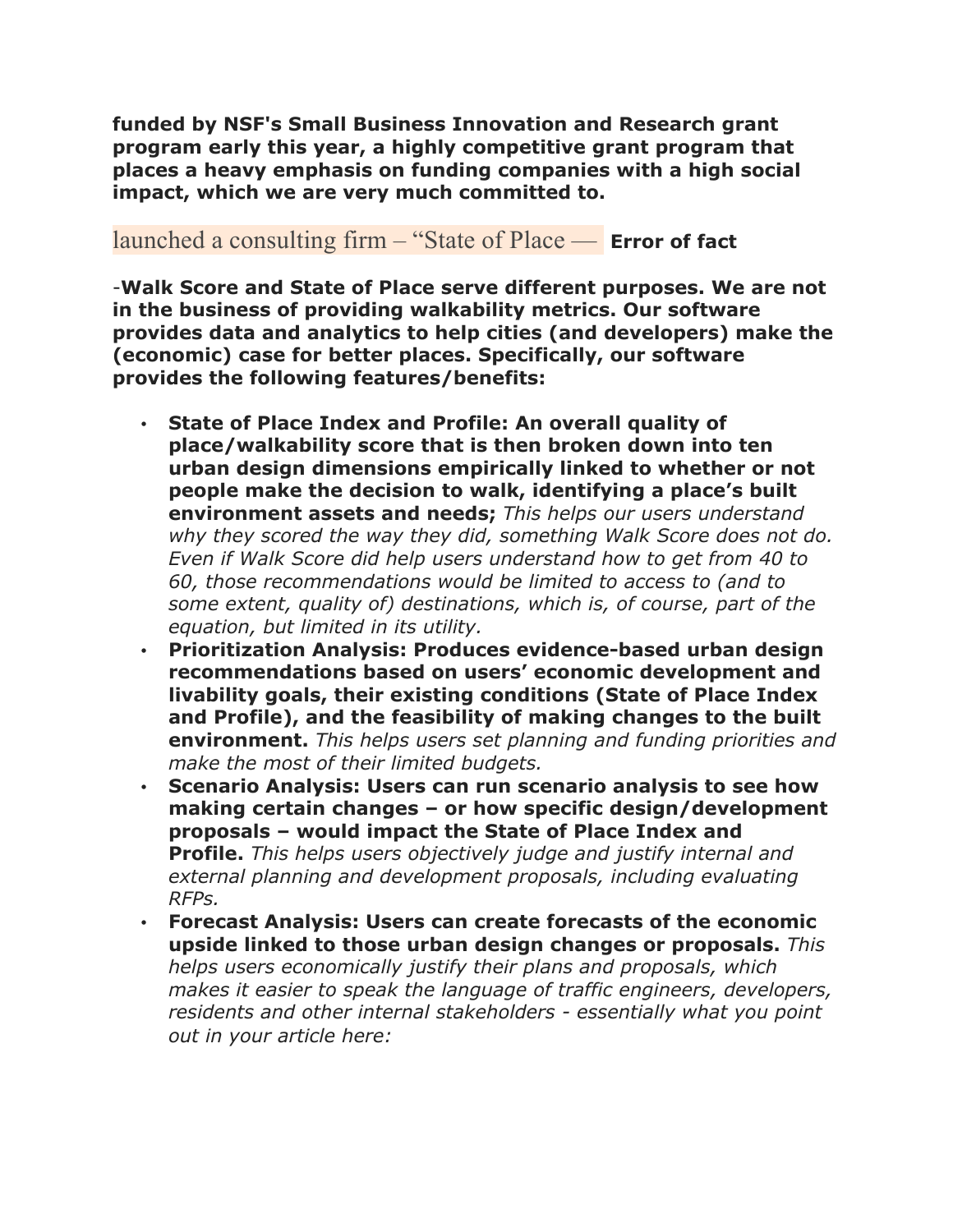As we've noted at City Observatory, for too long our transportation discussions have been subtly but powerfully slanted by the dominance of car-oriented system metrics—average daily traffic, level of service, hours of delay. What's long been missing from urban planning and transportation investment decisions is clear metrics that characterize the role of walkability in contributing to livability and other public policy goals. Walk Score helps level the quantitative playing field. *We at State of Place are aiming to do the same thing - advance a data-driven, evidence-based approach over an expert-driven, ideologically based one.*

#### - **We don't 'sell walkability metrics.' We sell our software analytics program, which, as I just explained, goes way beyond just providing the State of Place Index**

that sells walkability measures. **Misrepresentation of fact**

- **The study you cite that we did for the City of Tigard is much more detailed and broader than just providing the State of Place Index. In fact, the study you linked to was a study produced by Masters students at PSU; it is NOT the official, complete study produced for the City of Tigard.**

But if you're being asked to pay for "State of Place" you might want to ask what it is providing that Walk Score doesn't, and whether it's worth it. **Misrepresentation of fact based on unfair representation of our City of Tigard study** - *should have included commentary from our client, which would have pointed out the clear value we provided, and the fact that it is linked to the students' study (and cites data from the students' study) is misleading.*

**- Also, as it relates to providing walkability metrics specifically, we do actually offer (and have provided) State of Place pro-bono in this context, for example, in our work with universities and researchers. Accordingly, we are not in the business of having our customers pay us** *JUST* **for the State of Place Index.**

**- We have over 6000+ blocks of data and counting, including in the Washington DC Metro area, Boston, New York, Miami, West Palm Beach, Santa Monica, Houston, San Francisco, San Jose, Birmingham (in the UK), and Shanghai and Hangzhou (in China). Accordingly, your statement below is incorrect.**